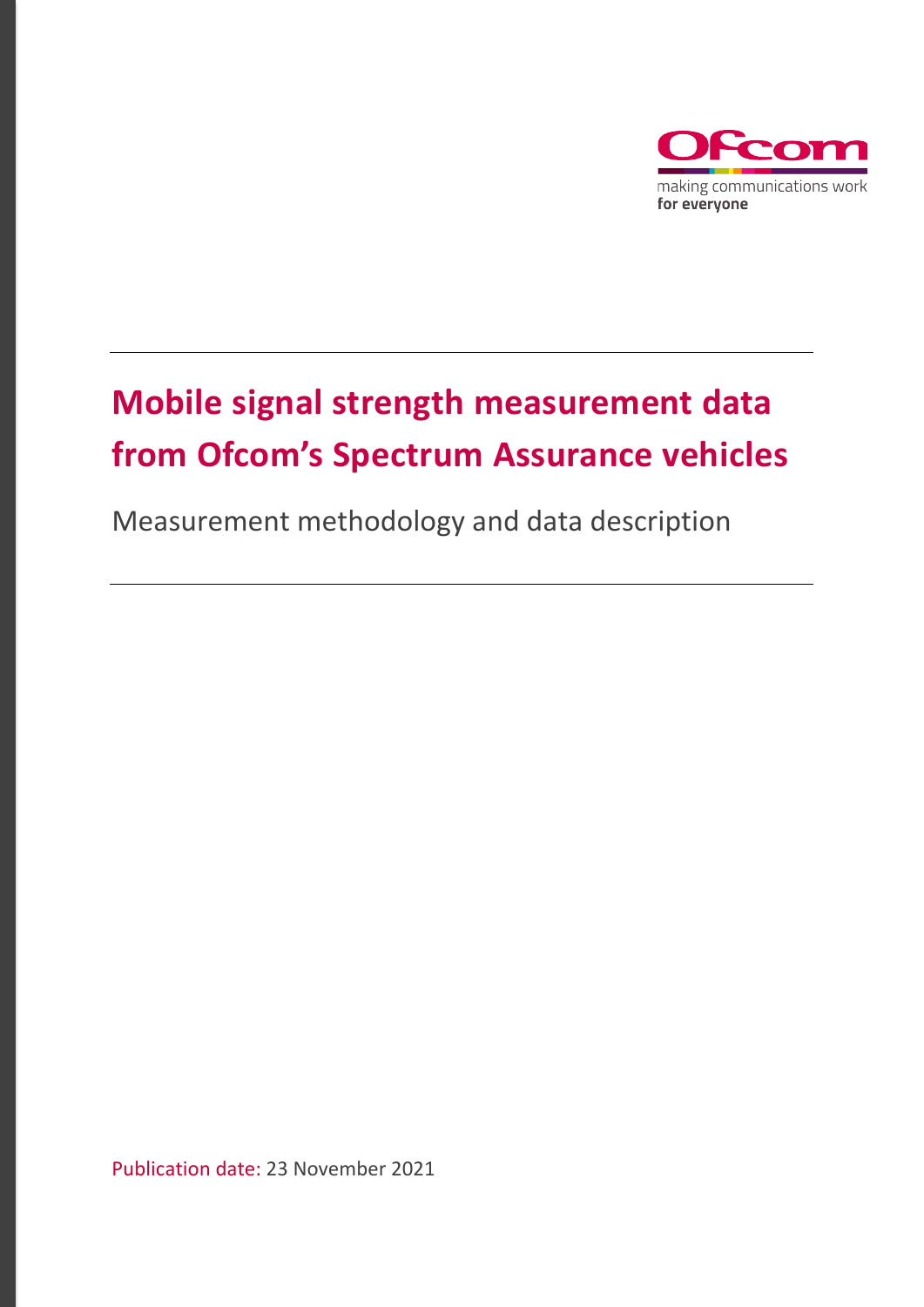### **Contents**

#### **Section**

| 1. Overview                          | 1  |
|--------------------------------------|----|
| 2. Methodology                       | 2  |
| 3. Locations and parameters reported | 6  |
| 4. Disclaimer                        | 9  |
| <b>Annex</b>                         |    |
| A1. Data format example              | 10 |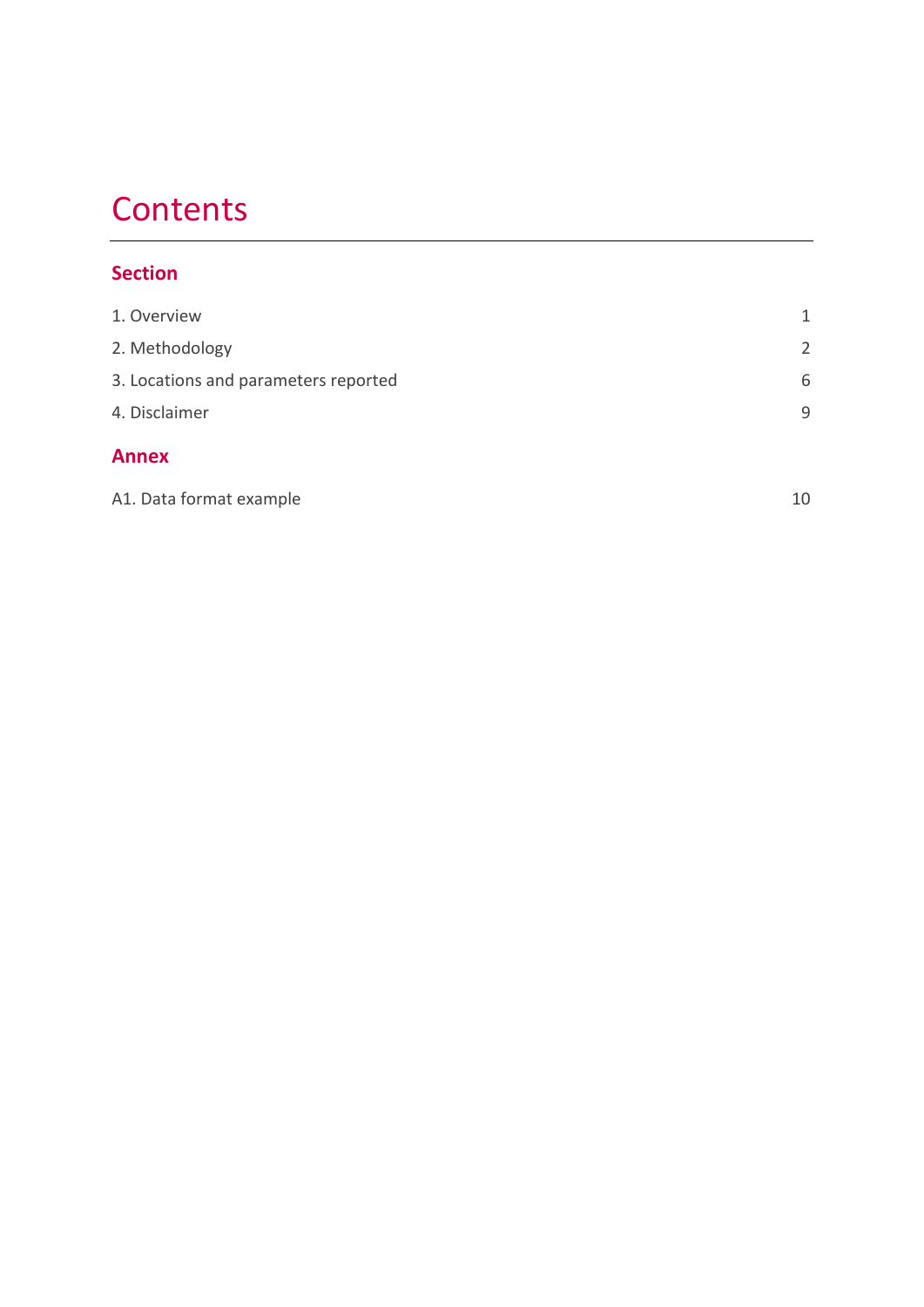## <span id="page-2-0"></span>1. Overview

In December 2019, we published [mobile coverage measurement data](https://www.ofcom.org.uk/research-and-data/multi-sector-research/infrastructure-research/connected-nations-2019/data-downloads) for all four mobile operators gathered along the rail network in England, Scotland and Wales. We collected this data using antennas mounted on the top of four of Network Rail's yellow engineering trains.

After completing this work, we repurposed the systems to gather data on the road network and to measure 5G. We are releasing the data we are collecting with these systems, so that industry and policy makers can explore and make use of the information.

This document outlines how we collect this data and provides guidance on what the data represents.

#### **The data we collected – in brief**

- **We are collecting mobile signal data along the road network in Great Britain, and we plan to include Northern Ireland in future.** This data is collected from systems mounted in four Ofcom vehicles that are used by our Spectrum Assurance engineers. The data collection consists of two components: 1) part of the engineers' business as usual duties (BAU); and 2) focus testing where the engineers are tasked to drive specific routes to collect data as part of projects relating to our policy work. The vehicles are rotated around different engineers as they are assigned different areas for their BAU duties.
- **The data represents the strongest mobile signals (per mobile operator) for 4G and 5G received by rooftop antennas.** It does not include signal loss into the vehicle and therefore does not represent what a mobile handset in the vehicle would receive.
- **There are some omissions in the data published.** The data we are making available may not be complete for certain months. This is where we tasked the vehicles to carry out measurements which are out of scope of this work. In addition, we were only able to collect limited data during the Covid-19 public health restrictions.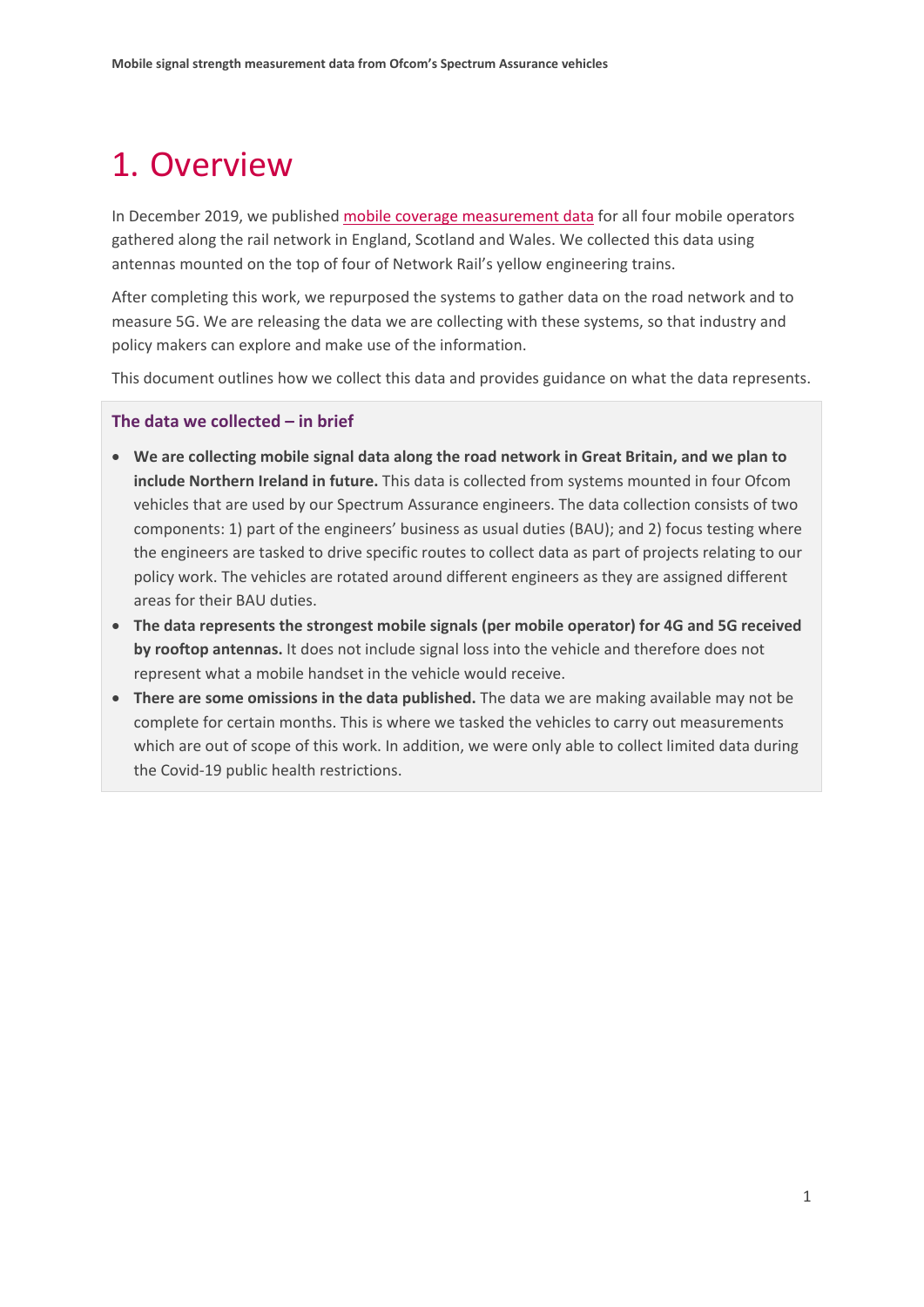## <span id="page-3-0"></span>2. Methodology

- 2.1 This section explains the methodology which we have used when collecting the measurements data, the equipment we have used, and how we process the data before we publish it.
- 2.2 This data is released under the [open government licence](https://www.nationalarchives.gov.uk/doc/open-government-licence/version/3/) (version 3).

#### **The measurement equipment**

- 2.3 We have developed an automated system that uses Rohde & Schwarz scanners for the data collections as shown in Figure 1.
	- [TSMW](https://www.rohde-schwarz.com/brochure-datasheet/tsmw/) is used for 4G
	- [TSME \(6\)](https://scdn.rohde-schwarz.com/ur/pws/dl_downloads/dl_common_library/dl_brochures_and_datasheets/pdf_1/TSME6_bro_en_3607-6873-12_v1200.pdf) is used for 5G





2.4 The power management, data storage, scanners and PCs are mounted in a self-contained fan-cooled case, as shown in Figure 2, and are currently fitted on to [Renault Kangoo](https://www.renault.co.uk/van-range/kangoo/specifications.htm) vans, which are part of the Ofcom fleet of vehicles. The vehicles are upgraded on a regular basis and these four are expected to be changed in 2023. We will update this document as appropriate as changes occur, to account for any system recalibration undertaken.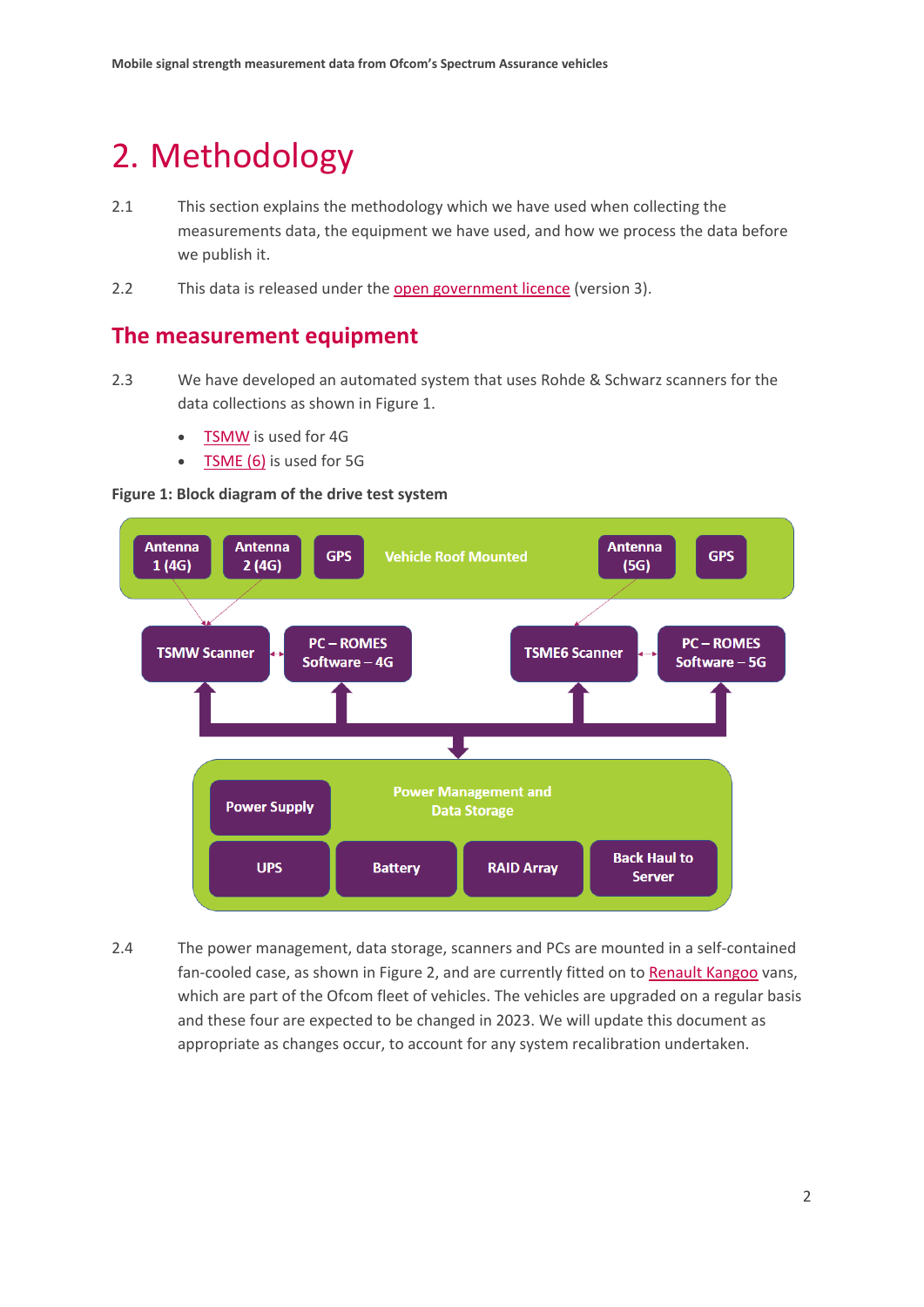#### **Figure 2: Ofcom drive test system**



2.5 The Rohde and Schwarz TSME (6) has one input antenna port and the TSMW uses two ports. Positioning of the antennas on the roof is the same for each of the four vehicles as shown in Figure 3 and 4.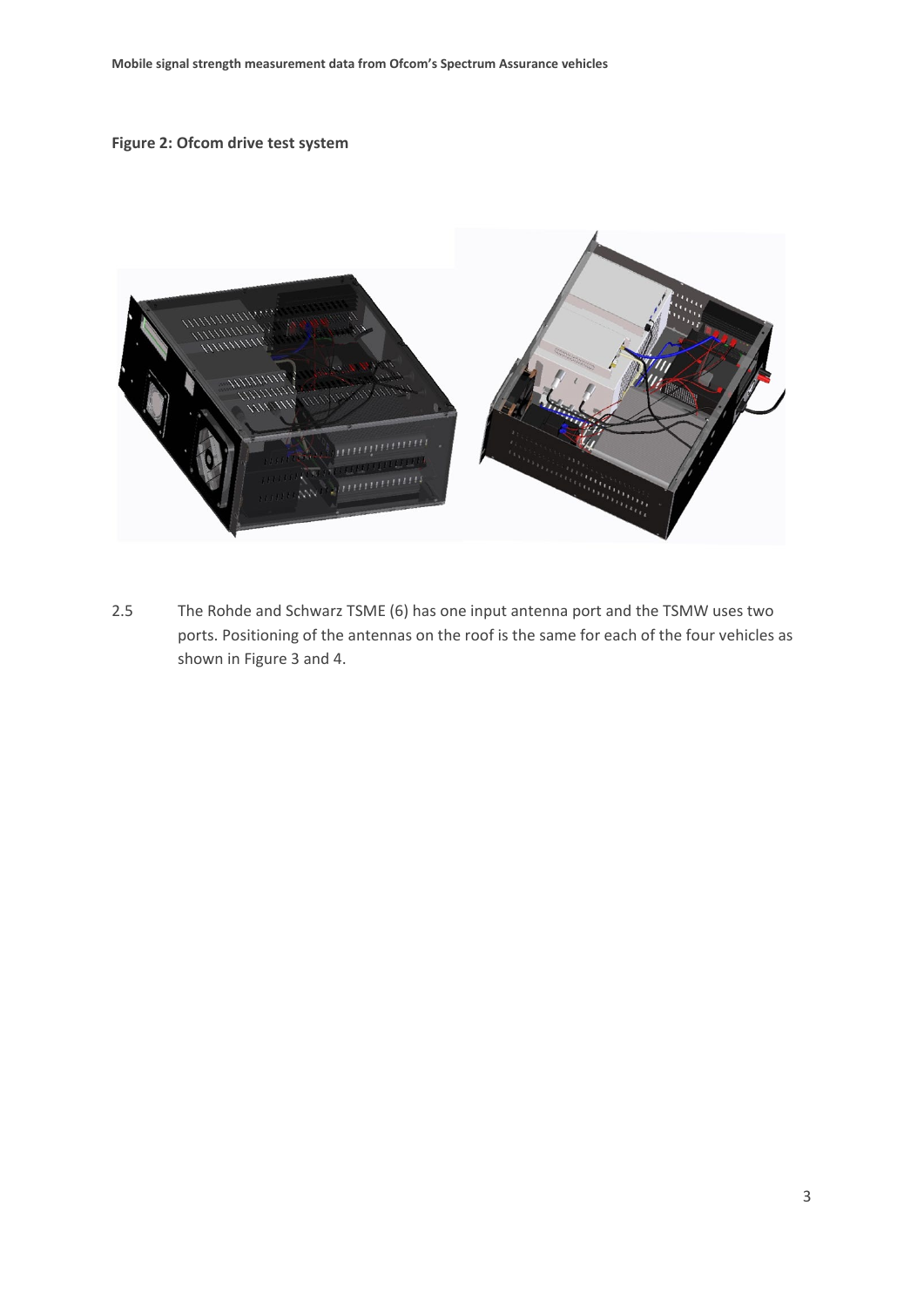**Figure 3: Side view of antennas mounted on a Renault Kangoo**



**Figure 4: Top view of antennas mounted on a Renault Kangoo**

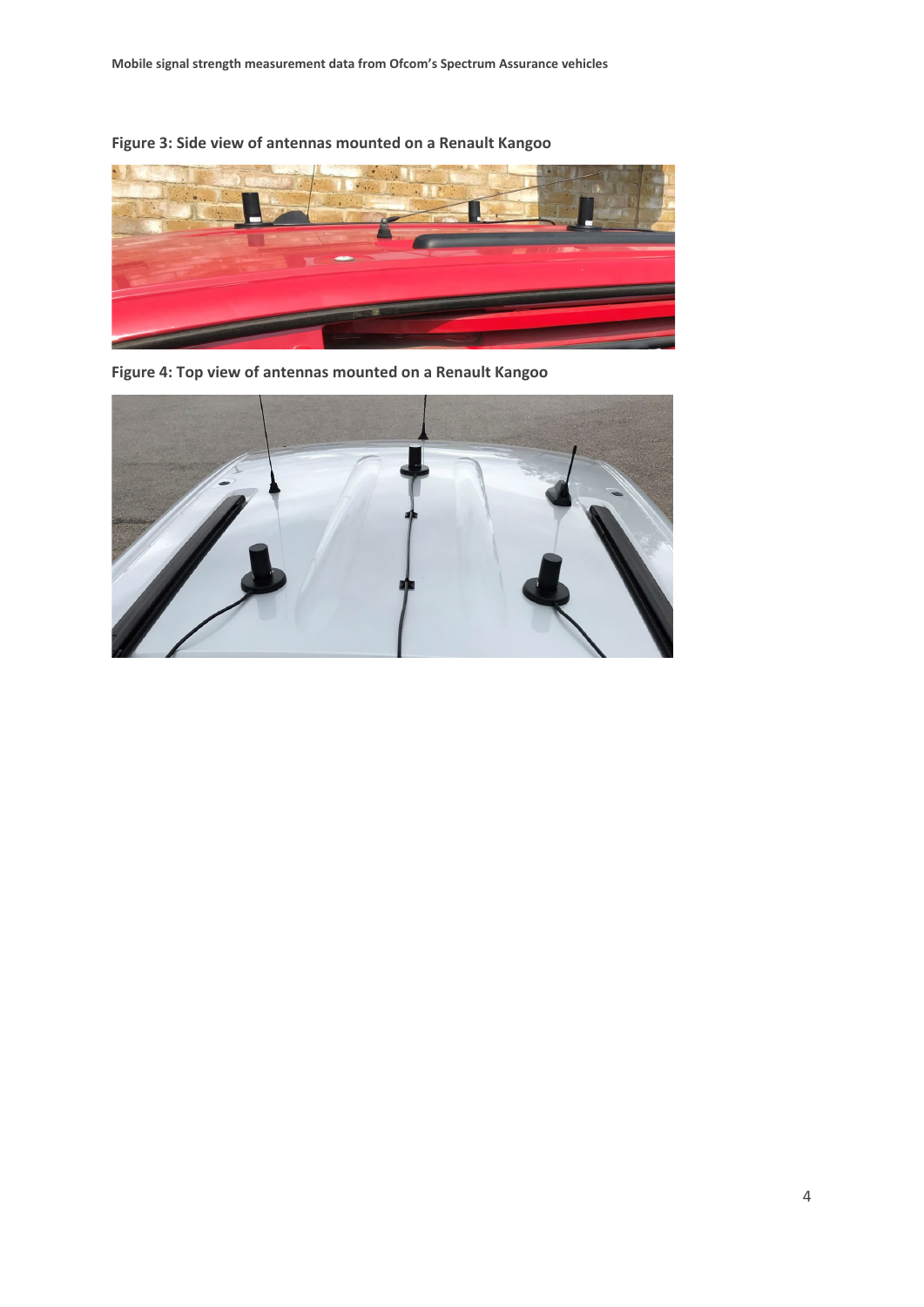#### **System calibration**

2.6 The scanners used for measurements are calibrated at regular intervals. The rooftop antennas used are PCTEL OP278H, and have integrated cables which are connected directly to the scanners. Antenna gain and cable characteristics can be found in the [specification.](https://dev2.pctel.com/wp-content/uploads/2020/07/PCTEL-Outdoor-Scanning-Receiver-Antennas-Datasheet.pdf) No correction has been made to the published data for antenna gain and cable losses.

#### **Automation**

2.7 All the processes which run the system are automated, from when the vehicle is powered up, to when it comes to a stop after its journey. This includes loading up the measurement software with the desired settings, frequent system stability checks, data collection, and export and upload of the data. Multiple scripts and configuration files are pre-installed in order to achieve this.

#### **Remote monitoring**

2.8 Measurement systems can be accessed remotely to troubleshoot issues, or any configuration changes required. The system is pinged continuously for status checks and the data files received are monitored automatically for invalid measurements at a later stage.

#### **Data collection**

2.9 Raw measurement data are collected continuously when the vehicles are running and once the system has booted up. Every 5 minutes a selected subset of the measurements are exported to an ascii file, compressed and uploaded to an Ofcom server. This is what forms the data that is being published as explained in section 3.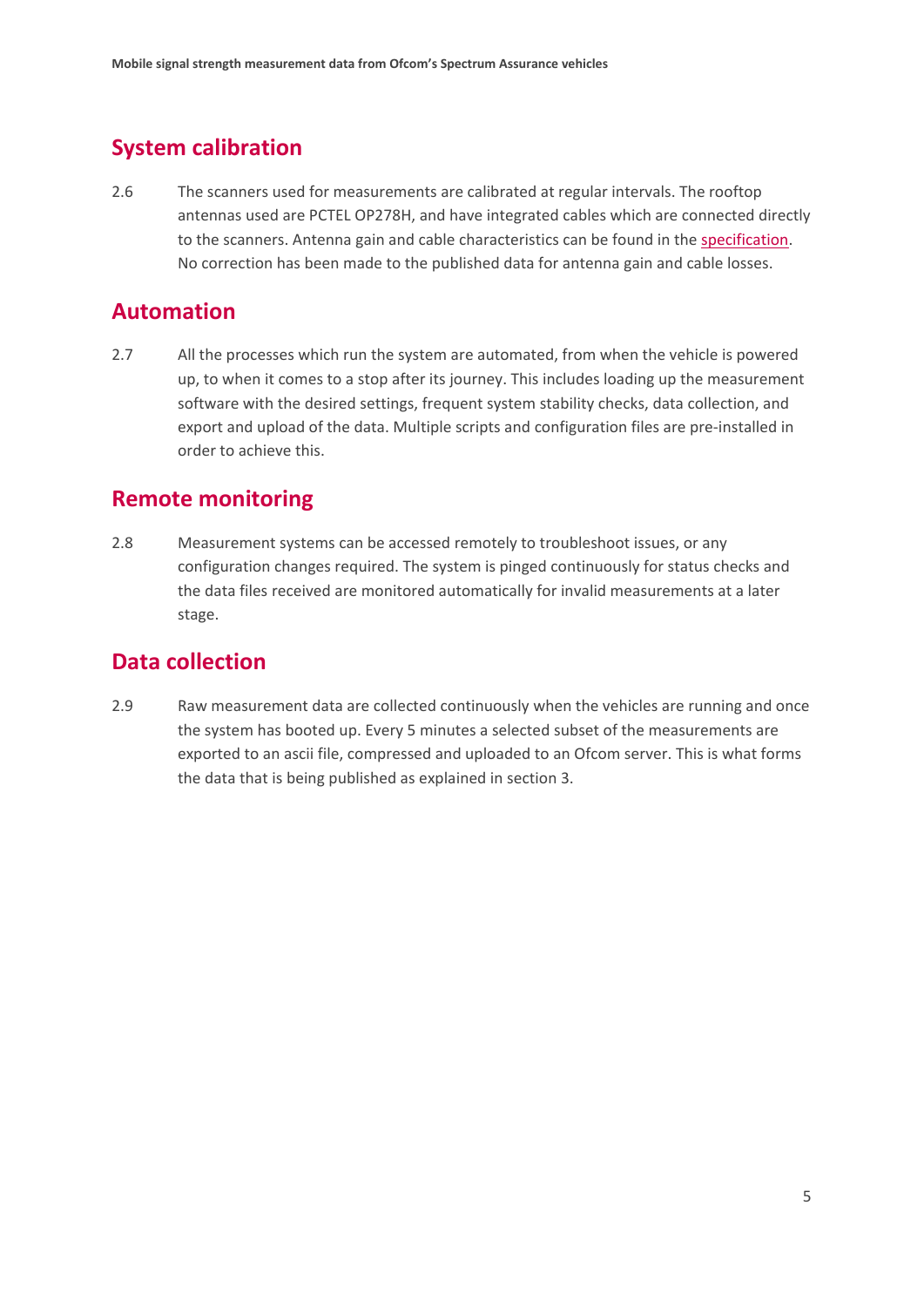## <span id="page-7-0"></span>3. Locations and parameters reported

#### **Routes covered**

3.1 The routes covered are shown on a map which is available on our website. We plan to update this map to show the additional routes covered in each future data publication. Results affected by the set up and testing of the systems have been removed.

#### **Data retention**

- 3.2 We are releasing this information on a trial basis for an initial period of 12 months from November 2021. We plan to update this information over this period as we collect further data from our vehicles.
- 3.3 To ensure the findings are sufficiently up-to-date, we plan to archive measurements which are more than two years old.

#### **Parameters reported**

- 3.4 A large number of parameters are collected by the Rohde & Schwarz ROMES system. Due to the constraints of the backhaul from the drive test system, data processing time and data storage, we only upload a targeted subset of all measurements taken. This subset is defined by the schema as explained in 4G and 5G parameters below, and is published as open data.
- 3.5 The measurement data is sorted into discrete pools based on the mobile operator via mobile network code (MNC) on 4G and NR\_ARFCN (carrier centre frequency) on 5G. The ranking of the strongest cell is decided on a rolling 2 second window and chosen using the following power parameters:
	- a) For LTE it uses the received signal power measured on secondary synchronisation signal. The strongest and next three best cells are included in the data set.
	- b) For 5G it uses the SS-RSRP and only the strongest cell is included in the data set.
- 3.6 These are the current settings that we have used in 2021. The data we are releasing for 2020 only includes the strongest cell measured for both LTE and 5G. It should be noted that parameters reported may be subject to change in the future.
- 3.7 To anonymise the start and stop location of the vehicles:
	- Each hour in the month has been replaced with a randomised unique identifier; and
	- Each measurement point within the hour has been replaced with an incrementing sequence.

### **Field Description** Longitude Longitude reported by GPS in decimal degrees\*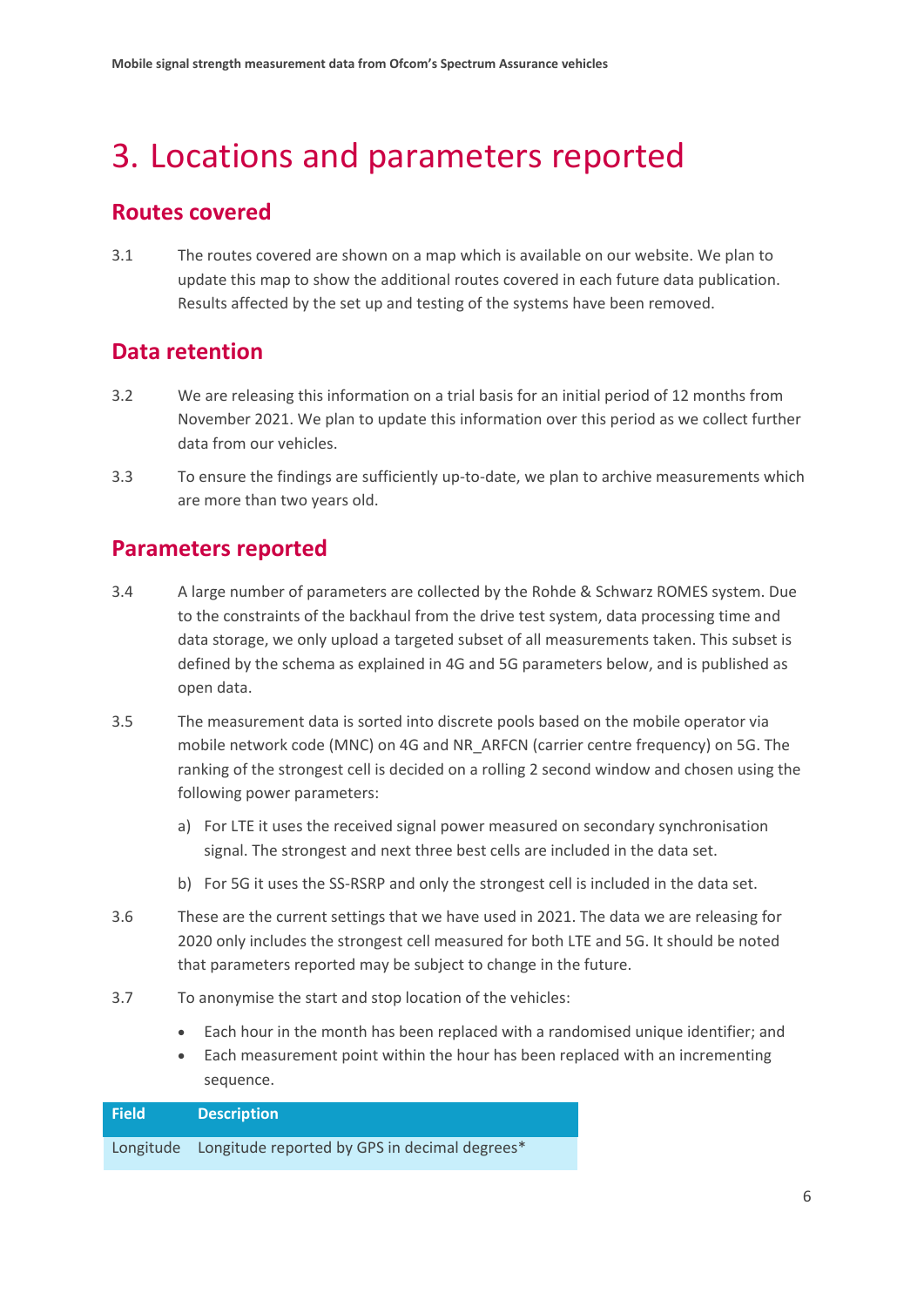| Latitude | Latitude reported by GPS in decimal degrees*                   |
|----------|----------------------------------------------------------------|
| Date     | Month/year only                                                |
| Time     | Changed to an hourly randomised unique identifier              |
| rnum     | Sequential incrementing number per measurement,<br>in the hour |

*\*The location parameters reported are directly from the scanner and have not been corrected for any inaccuracies. Due to this, a small fraction of measurements may appear not aligned to the road network.*

#### **4G parameters**

| <b>Field</b>  | <b>Description</b>                                                    |
|---------------|-----------------------------------------------------------------------|
| <b>PCI</b>    | <b>Physical Cell Identifier</b>                                       |
| <b>RSSI</b>   | Received power on secondary synchronisation signal                    |
| <b>SINR</b>   | Signal-to-Interference-plus-Noise Ratio                               |
| <b>RSRP</b>   | Reference Signal Received Power                                       |
| <b>RSRQ</b>   | <b>Reference Signal Received Quality</b>                              |
| <b>EARFCN</b> | E-UTRA Absolute Radio Frequency Channel Number                        |
| ADD PLMN      | Top N Add PLMNs. Additional PLMNs that share this LTE base<br>station |
| <b>MCC</b>    | Mobile Country Code                                                   |
| <b>MNC</b>    | Mobile Network Code                                                   |
| 5G NR         | 5G NR is supported by this cell                                       |

### **5G parameters**

| <b>Field</b> | <b>Description</b>                                                                                                                                                |
|--------------|-------------------------------------------------------------------------------------------------------------------------------------------------------------------|
| <b>PCI</b>   | <b>Physical Cell Identifier</b>                                                                                                                                   |
| <b>RSSI</b>  | Average power of all resource elements carrying OFDM signals,<br>interference and noise within all SS/PBCH Blocks (SSBs) used<br>for carrying out the measurement |
| SSB IDX      | SSB Index. Serving NR cell beam SS/PBCH Block index                                                                                                               |
| SS RSRP      | Reference signal received power of resource elements of<br>secondary synchronisation signal in SS-PBCH block                                                      |
| SS RSRQ      | Reference signal received quality of resource elements of<br>secondary sync signal in SS-PBCH block                                                               |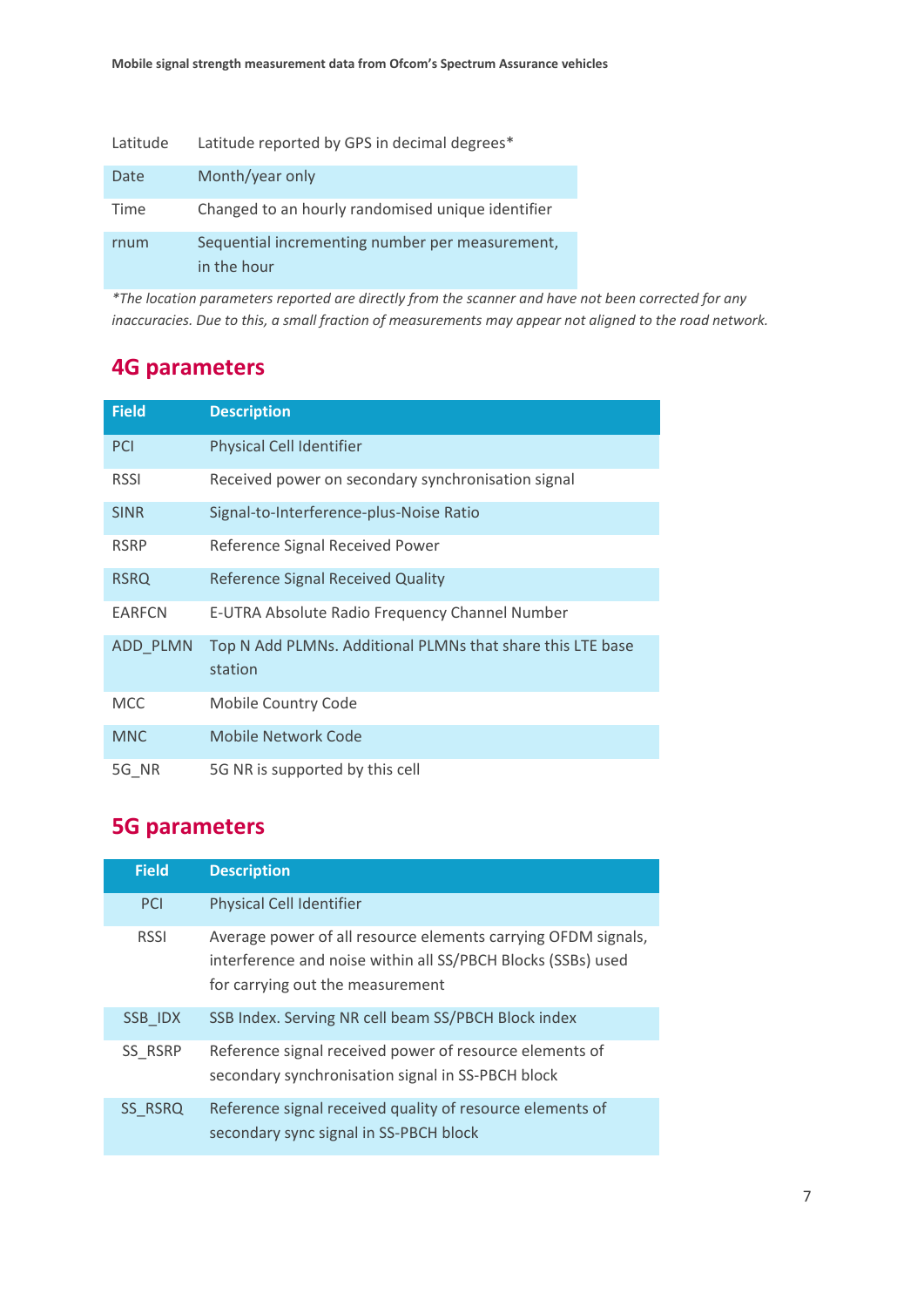| SS SINR    | Signal to Interference & Noise Ratio of resource elements of<br>secondary synchronisation signal in SS-PBCH block |
|------------|-------------------------------------------------------------------------------------------------------------------|
| NR ARFCN   | E-UTRA Absolute Radio Frequency Channel Number                                                                    |
| ADD PLMN   | Top N Add PLMNs. Additional PLMNs that share this LTE base<br>station                                             |
| <b>MCC</b> | Mobile Country Code (may not be available as Mobile Operator<br>dependant)                                        |
| <b>MNC</b> | Mobile Network Code (may not be available as Mobile<br>Operator dependant)                                        |
| NR MODE    | Top N 5G NR Mode<br>5G NR operation mode reported by scanner                                                      |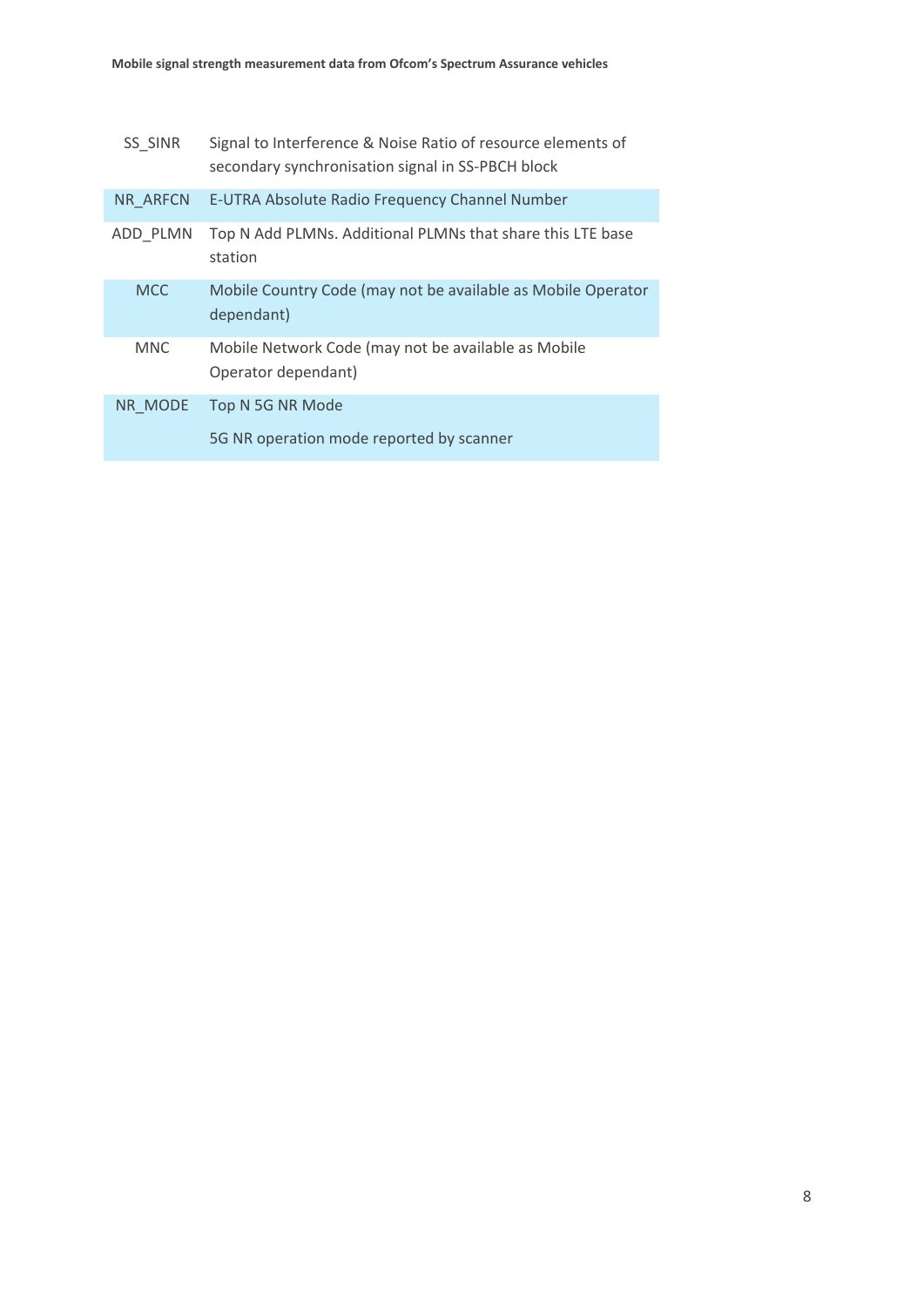### <span id="page-10-0"></span>4. Disclaimer

- 4.1 This data is a representation of the information and signal levels received using these specific systems with an antenna on the rooftop of the vehicle. In addition to measurement uncertainties, there are several factors which could make these measurements non-representative for any other systems. For instance, the received signal on a handset at a different height to the vehicle rooftop antenna or inside a vehicle may be different.
- 4.2 As such, this data should be seen as being indicative only, and covering only the circumstances measured in this given way, at a given point in time; it is not suitable for use in safety critical operations.